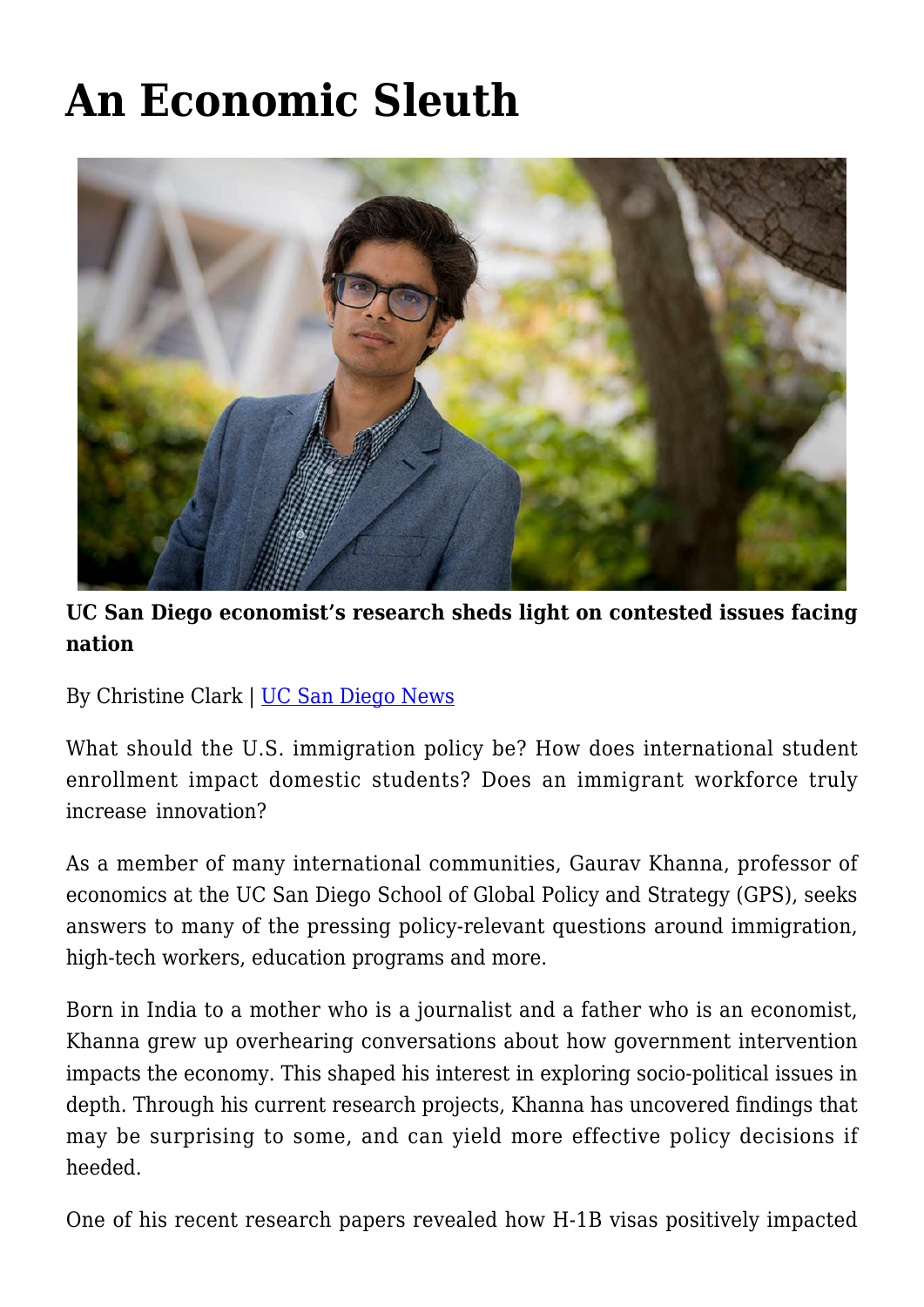both the U.S. and Indian workforce and productivity; another revealed how international students have aided in-state students during a period when public universities have faced deep state budgets.

"The topics that interest me are the same topics that interest policymakers," said Khanna. "Congress is always talking about immigration and what the H-1B cap should be. In both India and the U.S., policymakers debate how much to invest in education."

Naturally, GPS has been a great fit for Khanna, who joined UC San Diego's faculty in 2017.

"Khanna is a great example of how our faculty at the school conduct research to design public policy that offers solutions for global societies in the 21st century," said GPS Dean Peter F. Cowhey. "Through rigorous scholarship and analytics with practical applications, our experts develop best practices for policymaking in the U.S., Latin America, Asia and beyond."

#### **Shedding new light on college admissions**

Khanna says many of his research interests have been shaped by personal experiences. After earning his undergraduate degree at Delhi University, he studied economics at the University of Oxford where he earned his master's degree. After working as a consultant for the World Bank's Poverty and Inequality Unit in Washington, D.C., he completed doctoral work at the University of Michigan.

"All of my university experience has been at public colleges which also have large numbers of international students," he said. "It's always intrigued me how public schools have managed enrollment, as state funding has dropped precipitously in recent decades."

In a [National Bureau of Economic Research working paper](http://www.nber.org/papers/w22981), Khanna and coauthors from the University of Michigan, the University of Virginia, and the Urban Institute outline how substantial declines in state support have forced public universities to choose between increasing tuition levels and cutting expenditures –such as decreasing academic offerings, or enrolling a greater proportion of students who pay out-of-state tuition.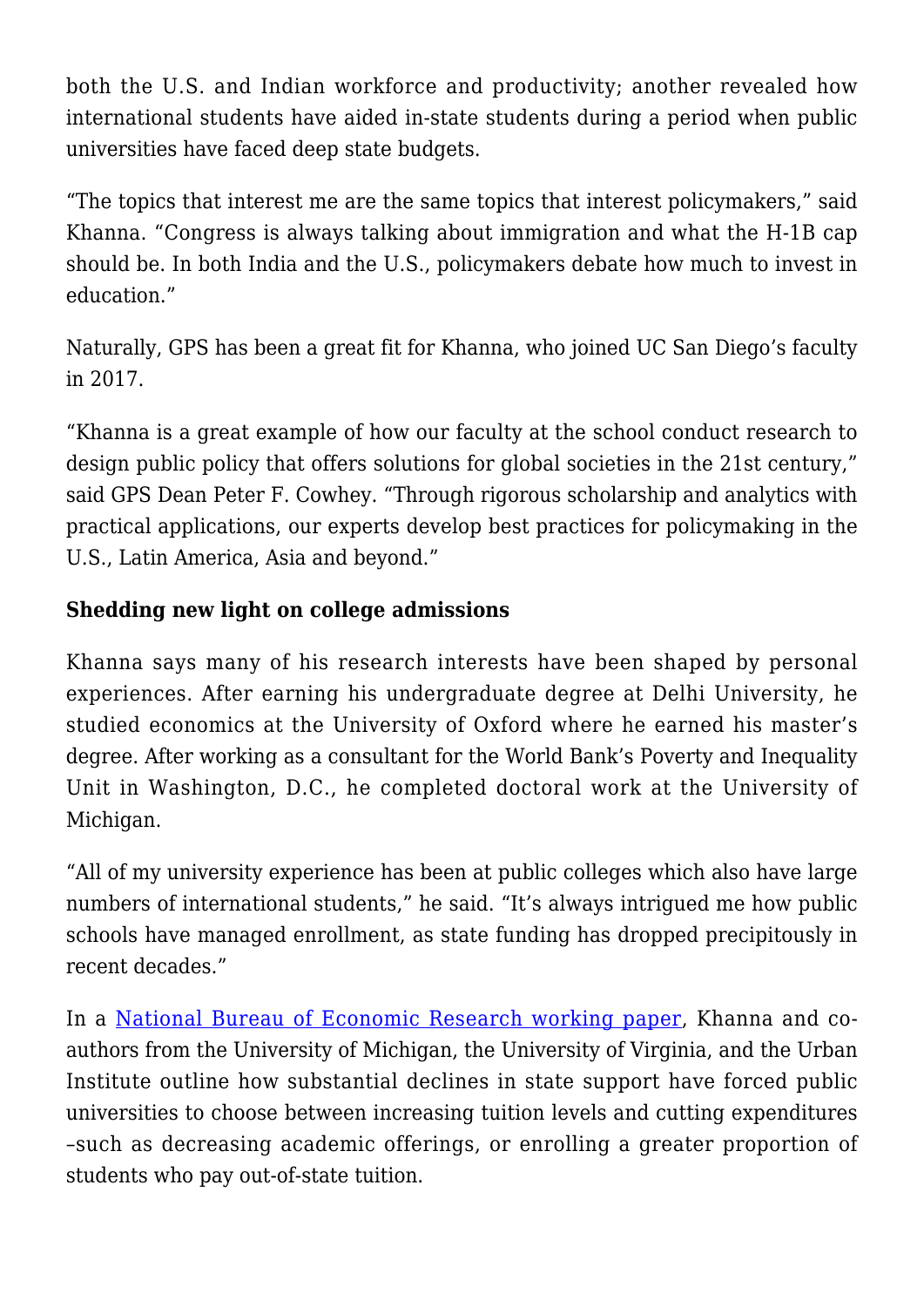Many public U.S. colleges, including the University of California, turned to international student tuition, rather than sharply increasing the tuition of in-state students in order to make up for shortfalls in state funding, as noted in the paper.

"For the period between 1996 and 2012, we estimate that a 10 percent reduction in state appropriations is associated with an increase in foreign enrollment of 12 percent at public research universities and about 17 percent at the most resource-intensive public universities."

The authors added that the cuts could have been far more damaging had universities not taken this approach.

"In the absence of the pool of foreign students, many universities would have faced larger cuts to expenditures and potentially greater increases in in-state tuition charges," they wrote.

Khanna further explains how nonresident tuition aided the resident student opportunities in the U.S.

"This mix in enrollment structure allowed these public universities to maintain the quality of education while keeping costs down for in-state students," said Khanna. "This has allowed for these public schools to carry out their mission of educating in-state students while keeping tuition costs down."

Public colleges, most notably the University of California, including UC San Diego, [enroll a higher rate of low-income students](https://www.theatlantic.com/education/archive/2018/05/university-california-pell-graduation-enrollment/559325/), so maintaining their affordability is key to their ability to advance their mission of providing upward social mobility for students across the state and country.

## **Putting together the H-1B puzzle**

Khanna has also shed new light on the economic impact of the H-1B visa program, a topic that has generated copious headlines recently in the United States and abroad. H-1B is a visa that allows U.S. employers to employ foreign workers in specialty occupations. These high-skilled immigrants must possess a bachelor's degree or equivalent. The duration of stay is three years, extendable to six years. Khanna co-authored a working paper published [by the Center for Global](https://www.cgdev.org/publication/it-boom-and-other-unintended-consequences-chasing-american-dream) [Development](https://www.cgdev.org/publication/it-boom-and-other-unintended-consequences-chasing-american-dream) that looked at how the visas have impacted the IT sectors in both the United States and India.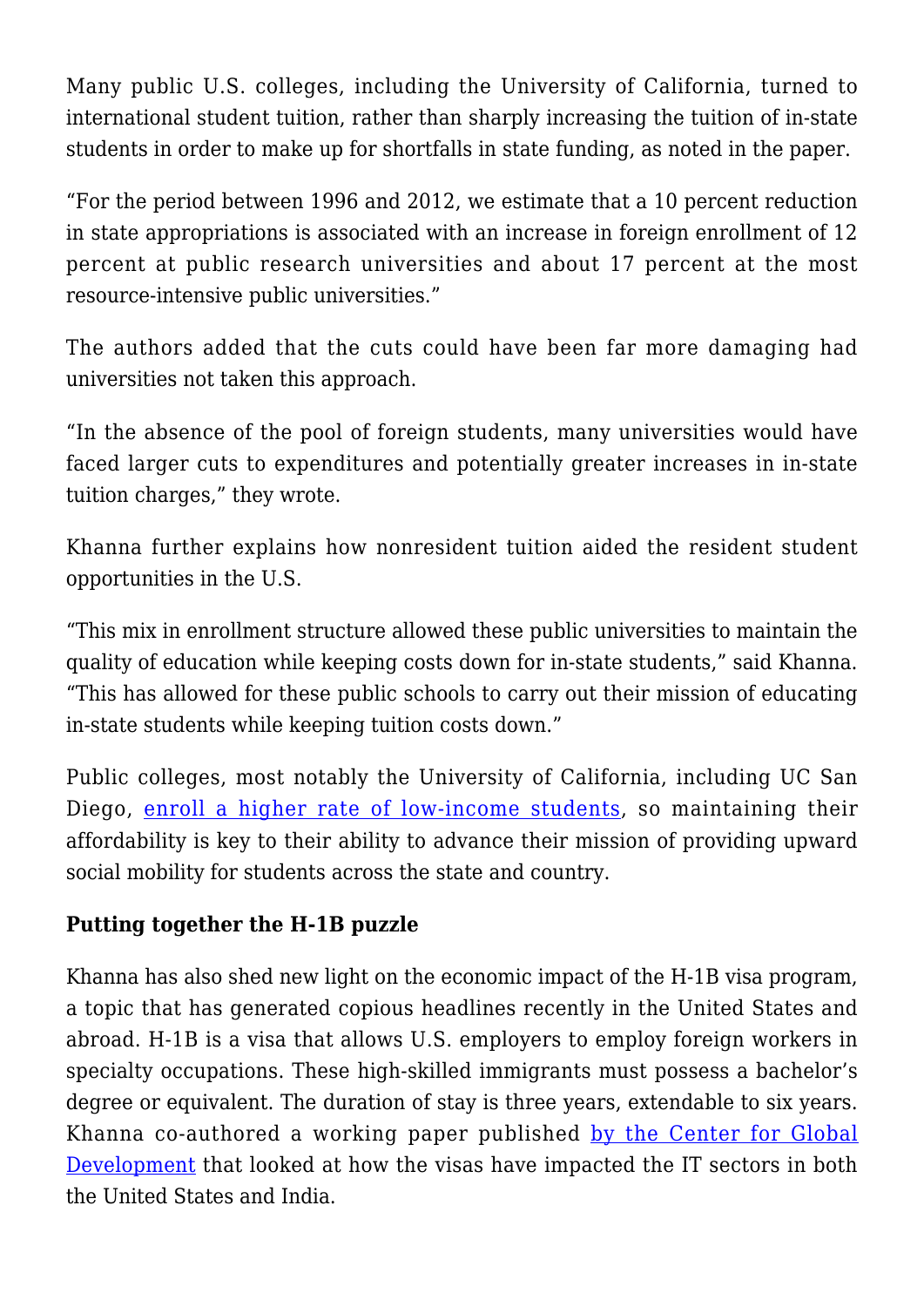The results revealed the H-1B program led to a tech boom in both countries, "inducing substantial gains in firm productivity and consumer welfare in both the United States and India," Khanna and his co-author from the University of Michigan, Nicolas Morales, wrote.

"When foreign born workers are coming to the U.S. to work in the tech sector, on average productivity here goes up. This means people across industries—bankers, car manufacturers, etc.—are using better software, and all the work we are doing is faster," he said, noting the downstream effects of tech investments.

Khanna and fellow researchers found that the U.S.-born workers gained \$431 million in 2010 as a result of the H-1B program. In India, the H-1B program induced workers to switch to computer science occupations, increasing the workforce and raising overall IT output in India by 5 percent.

This shift was mirrored in Khanna's personal experiences in India, where he saw his friends studying engineering in hopes of securing a tech job in Silicon Valley.

## **Exploring conflict, innovation and education across continents**

Khanna is also interested in increasing the body of knowledge linking resources and conflict. Another [National Bureau of Economic Research working](http://www.nber.org/papers/w24309) paper he co-authored examined conflicts and resources, such as diamonds, in Africa.

Though rich in natural resources, sub-Saharan Africa is home to some of the least prosperous countries in the world. The paper provides evidence that the same natural resources that can catalyze rapid economic growth can also contribute to a vicious cycle of conflict and underdevelopment.

"For instance, diamonds in Sierra Leone, Angola and the Ivory Coast both fuel and fund territorial conflicts," the authors wrote. "Locations with a great abundance of resources may indeed be witness to severely destructive activities, stalling any gains toward prosperity."

The authors also propose solutions to this issue by examining what helps break this cycle between resources and conflict. Better institutions, such as stronger property rights and lower risk of expropriation, ameliorate the effects of resources on conflict.

Blood diamonds and investments in education may not seem to go hand-in-hand,